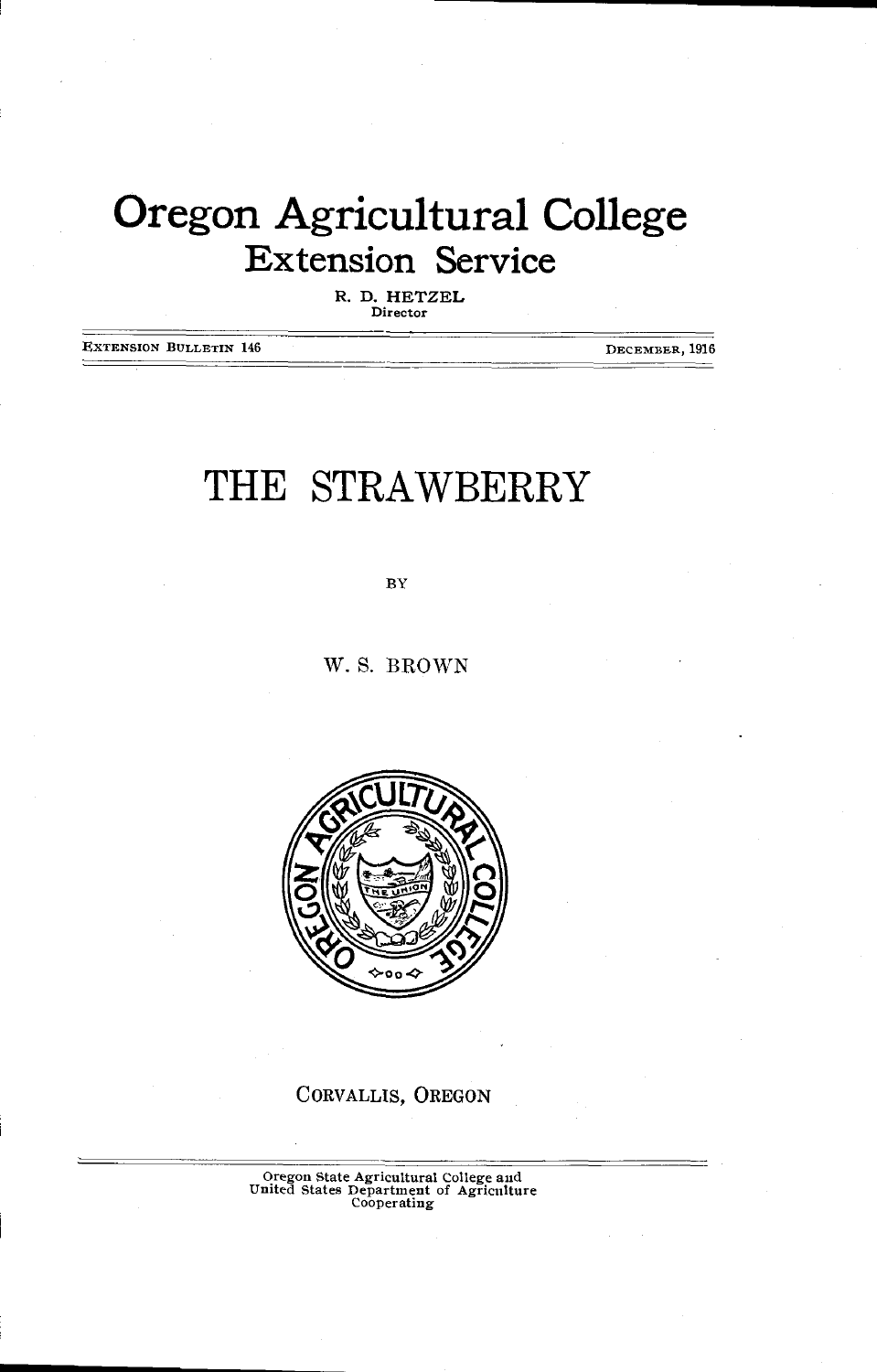## THE STRAWBERRY

Soils and Slopes. Strawberries thrive on a wide range of soils. All soils, however, must have good air and water drainage, and must be thoroughly prepared for the plants to insure success in raising the strawberry. If an early berry with good color is wanted, the strawberries should be planted on a warm sandy loam soil, sloping toward the south, southeast, or southwest. The soil should be fairly deep and well supplied with humus or vegetable matter, so it will not dry out in the summer North slopes ripen their berries later in the season, but they insure a longer cropping season and less liability to early spring frosts than the southern slopes. If late berries for the last of the season are wanted, cool clay barns on a north exposure will sometimes give as good financial returns as the earlier southern slopes.

Soil Preparation and Fertilizers. Soil for strawberries cannot well be too rich, although it should not have nitrogen out of proportion to the other fertilizer elements. Well-composted stable manure makes the best dressing for the strawberry patch. Great care should be taken that the manure is free from weed seeds, since weeds from this source have choked out many a strawberry bed. The manure should be put on in the fall, preferably, when it should be turned under with the plow, and then worked well into the soil by deep disking. As this is the only deep cultivation the strawberry bed will have, it is best to work up the soil, if possible, to the depth of eight or ten inches. The strawberry should follow some other cultivated crop, because when planted on a field that has been in hay, it is apt to be bothered with grubs and other insect pests. In the spring the soil should be disked thoroughly, smoothed over, and dragged before being planted, if planting is to be done at that season. For fall planting, the seed bed should have no less thorough attention.

When stable manure is not available, commercial fertilizers may often be applied with good results, though it is undoubtedly true that much money is wasted each year by the use of fertilizers which either are not needed at all, or are not the best for the soil conditions. The time of application has a great deal to do with results.

The only way a grower can be reasonably certain as to the needs of his strawberry bed, is to try out a few fertilizers singly and in combination. To do this, he should select a portion of his patch for the experiments where the soil and berry vines are as uniform as possible, and then apply fertilizers of different kinds to rows of equal length, taking pains to leave several unfertilized rows in different places to serve as checks. A careful record of each row should be made and stakes set to mark the rows.

One plot should receive nitrogen, another plot phosphoric acid, and another potash; while other plots should receive combinations of these fertilizers, such as nitrogen and phosphoric acid, nitrogen and potash,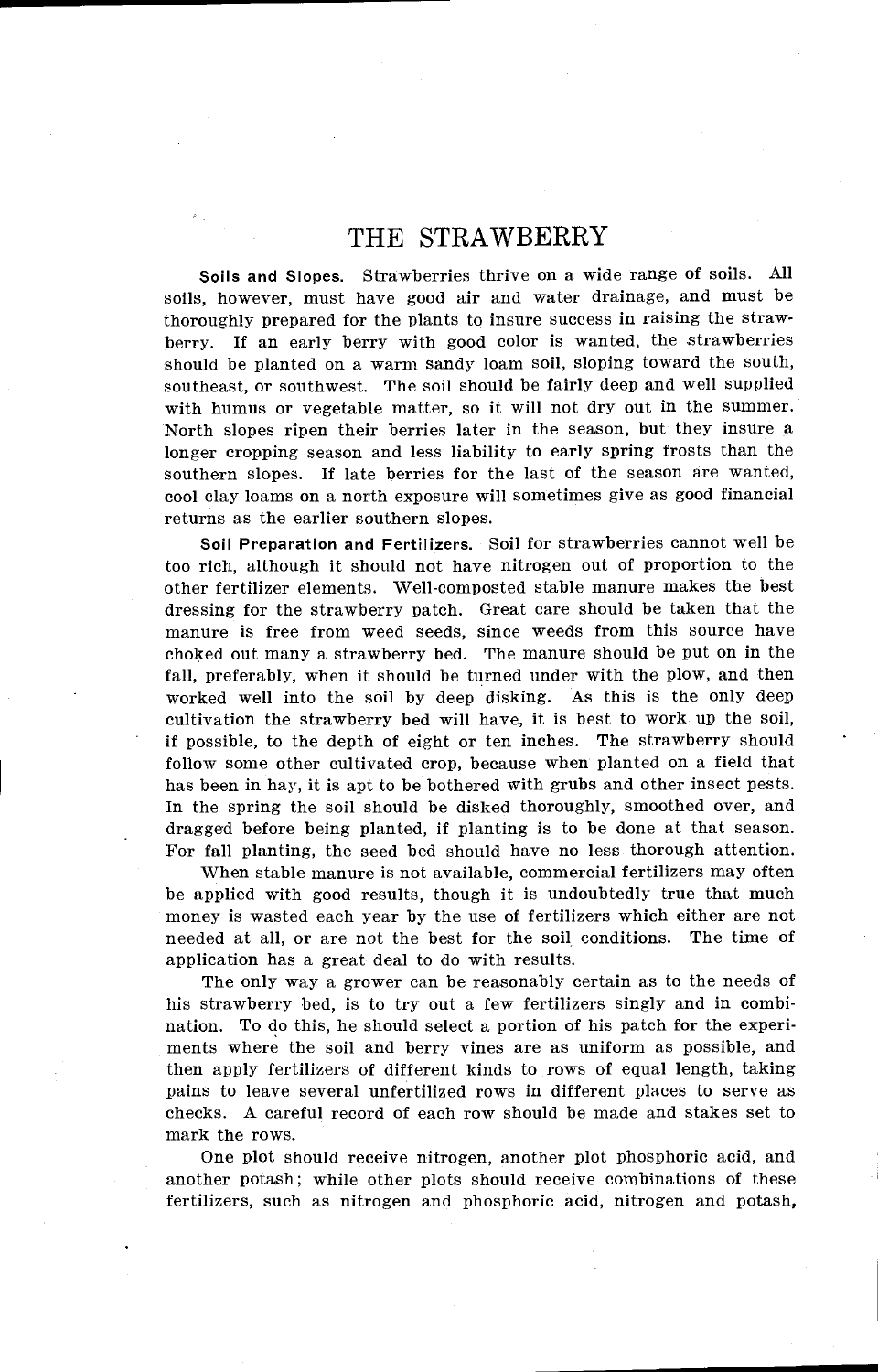phosphoric acid and potash, and phosphoric acid, potash, and nitrogen combined.

The common nitrogen fertilizers are nitrate of soda, testing 14% to 15% of nitrogen; sulphate of ammonia, testing  $20\%$  to  $21\%$ ; dried blood, testing 11% to 14%; and tankage, testing 5% to 10%.

The phosphoric acid fertilizers are superphosphate, testing 12% to 15% of phosphoric acid; bone (ground raw), containing phosphoric acid 17% to 20%, and nitrogen 3% to 5%; and bone (steamed and ground), testing 22% to 29% of phosphoric acid, and 1.5% to 2.5% of nitrogen. Thomas slag tests from  $15\,\%$  to  $19\,\%$  phosphoric acid, and South Carolina rock, from  $26\%$  to  $28\%$  phosphoric acid. Florida phosphate rock contains from  $18\%$  to  $28\%$  or even  $30\%$  phosphoric acid.

The common potash fertilizers are muriate of potash, testing 45% to 55% potash; sulphate of potash, testing  $45\%$  to 55% potash; wood ashes, unleached, 4% to 9% potash.

As a nitrogen fertilizer, nitrate of soda will be found to be very satisfactory at a strength of from 100 to 200 pounds to the acre. The other forms of nitrogen fertilizer can be used, but the nitrate of soda is more quick in its action, and is absorbed more thoroughly by the roots. A dressing of from 300 to 400 pounds of superphosphate would be sufficient; while from 100 to 150 pounds of muriate of potash to the acre would make a good test.

If the foliage is dark green, little or no nitrogen is needed. Too much nitrogen means few berries, poor in color, and soft in texture.

The grower should obtain more detailed information concerning the composition, testing, and application of fertilizers from bulletins and books on the subject.

The time of application also has an important bearing on the crop. Nitrate of soda does more good if put on early in the season, before the nitrate in the soil. Care must be taken not to apply this strong fertilizer close enough to the crown of the plant to burn it.

Where the plants receive considerable rainfall, or can be irrigated during the season, it will be well to apply potash and phosphoric acid fertilizers after fruiting, so that the crowns and buds of the plants may be well developed for next year's crop. Often heavy fertilizing and copious watering will bring a second crop late in the season. This is true especially of the "Oregon." Where the summers are quite dry and there is no irrigation, it will be better to apply the fertilizers early in the spring.

Number of Crops. Most commercial growers plan to get at least two crops off the strawberry beds, or, in other words, the plants remain in the ground for three growing seasons, and then are plowed up, unless they are vigorous and free from insect pests or diseases, when they may be left for some time longer.

Varieties. The first question that confronts the grower in planting his strawberries is that of varieties. In Oregon this is a simple matter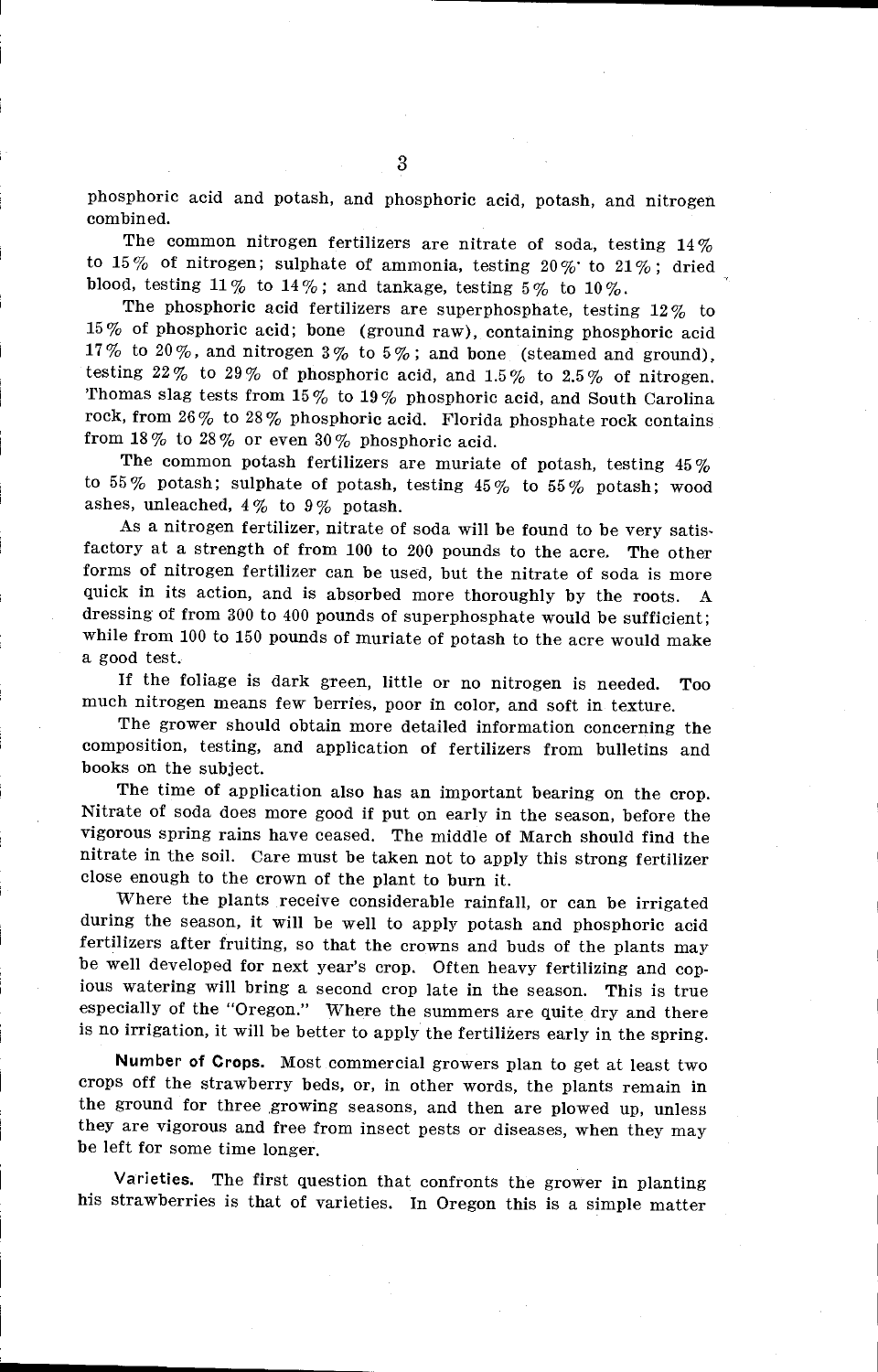because, from investigations at the Oregon Experiment Station, we have found that only about half a dozen varieties do well in this state. A great many others have been tried, of course, but most of the varieties that have done especially well in the eastern part of the United States have failed to show promise when transplanted to Oregon. Of the six different varieties which are most highly recommended by the Experiment Station, it is interesting to note that four of them originated in Oregon; namely, the Magoon, Clark Seedling, Gold Dollar, and Oregon.

For home use and for markets not far distant the following varieties are recommended: Gold Dollar, Marshall, Magoon, and Oregon. The Gold Dollar is a bright red and very attractive berry, of good quality, and is the earliest of the four varieties mentioned. The Marshall is fairly successful in some sections of Oregon, though it has not proved to be so widely adaptable to our conditions as the Magoon. The Magoon is undoubtedly the most popular mid-season berry in the state. It is large, attractive in appearance, and very prolific. It is especially good for home use, but will not stand shipping any considerable distance. The Oregon is quite popular in many sections of the state but is not so prolific as the Magoon, and no better in quality.

For shipping long distances, or for commercial canning purposes, only two varieties of strawberries can be recommended: the Clark's Seedling and the Wilson. The Wilson seems to succeed best on the newer and stronger soils in Oregon, but in many parts of the state has not proved successful in later years. By far the best shipping and canning berry, is the Clark's Seedling. It is an attractive berry, and brings good prices on the market, but unfortunately it is a shy bearer, and for this reason it is not the money maker it should be. Plant breeding work, the purpose of which is to produce a more prolific shipping berry than the Clark's Seedling, is now being carried on at the State Experiment Station with undoubted promise.

Another variety which has given considerable promise as a canning berry in some localities is the Ettersburg No. 121. This strawberry is small but very prolific, stands up well in the can, and has fine color after cooking. It can be recommended for trial, but the trial should be on a small scale until the adaptability of the variety to the locality can be determined.

During the past year or two much attention, especially in the eastern part of the United States, has been directed to the so-called Everbearing varieties. If strawberry growers in Oregon care to try out such ever-bearing varieties as Superb, Progressive, and Americus, they are advised to do so on a small scale at first until they see how the berries adapt themselves to their soil conditions, and how well they are accepted in their markets.

Most of our common varieties, however, especially the Oregon, can be made to bear second crops late in the season. After the first crop has been removed, the vines should be mowed and the crowns allowed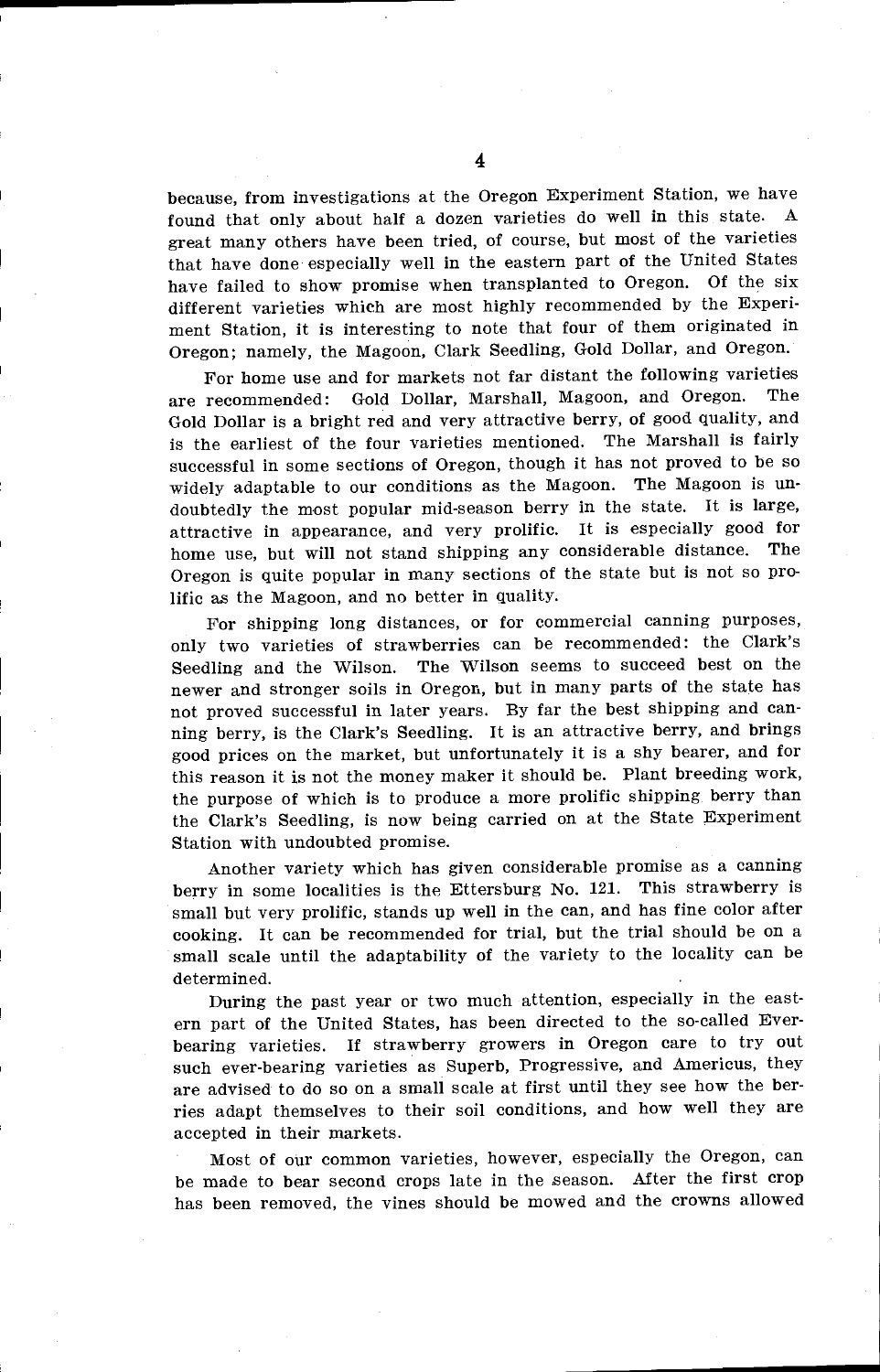to rest for a time. Then the plants should be well fertilized with commercial fertilizers and irrigation water applied.

In the coast counties of this state fine second crops are often grown without either fertilizing or irrigating. Growers of this section should make more of this opportunity nature has given them and develop a fine trade in the late-grown strawberry.

Some varieties of strawberries have imperfect flowers, the stamens not being present. When such varieties are planted they need perfect flowers planted along with them, for purposes of pollination.

Good Plants. For good results in berry growing it is absolutely necessary to start the berry patch with well-grown plants, free from disease and insect troubles of all sorts. Such plants should have white roots, indicating that they are in their first year of growth. It is an easy matter to propagate strawberry plants by allowing the runners to strike root in the patch. Such young plants, when well grown, show less loss from planting than do those obtained from nurseries, and one is sure of the variety he is planting. When plants are bought from a nursery they should be examined carefully upon arrival, to see that the roots and crowns are in good condition. If the roots are brown or badly dried or infested with insects, they should be rejected. If the plants are satisfactory, the bunches should be cut open, and the plants spread out in a shallow trench, where the roots can be covered carefully to keep them from drying out. This is called "heeling in" the plants.

Planting Systems. The hill system of planting seems to be most popular in this state. The plants are set in rows from three to threeand-one-half feet apart, and eighteen inches to two-and-one-half feet in the row, depending upon whether the grower wishes to cultivate both ways or not. Practically all the runners are clipped off the vines until after the fruiting season is over. This system is best for districts where irrigation is not practiced, and where the growers must depend upon careful cultivation for conservation of the water supply. Where irrigation is practiced, either the hill or the hedge-row system is the most frequently employed. In the latter the plants are set out from eighteen to twenty inches apart in the row, and, subsequently, runners are allowed to fill in these openings in the rows, so that by early summer the row is entirely filled with plants. The matted-row system, which is so common in the East, is seldom used here, because sufficient cultivation cannot be given between the plants and, consequently, the berries are too small. When soils are porous, allowing a good lateral spread of irrigation water, the matted-row system is successful under irrigation.

Setting Plants. In Western Oregon this can be done either in the fall or in the spring, but in Eastern Oregon the spring is the better time, especially on heavy lands that are apt to heave up with frost. When carefully covered with a mulch, fall-set plants may stand the winter fairly well in some parts of Eastern Oregon. Before setting the plants, mark off the ground with either a garden line or a marker. Cut off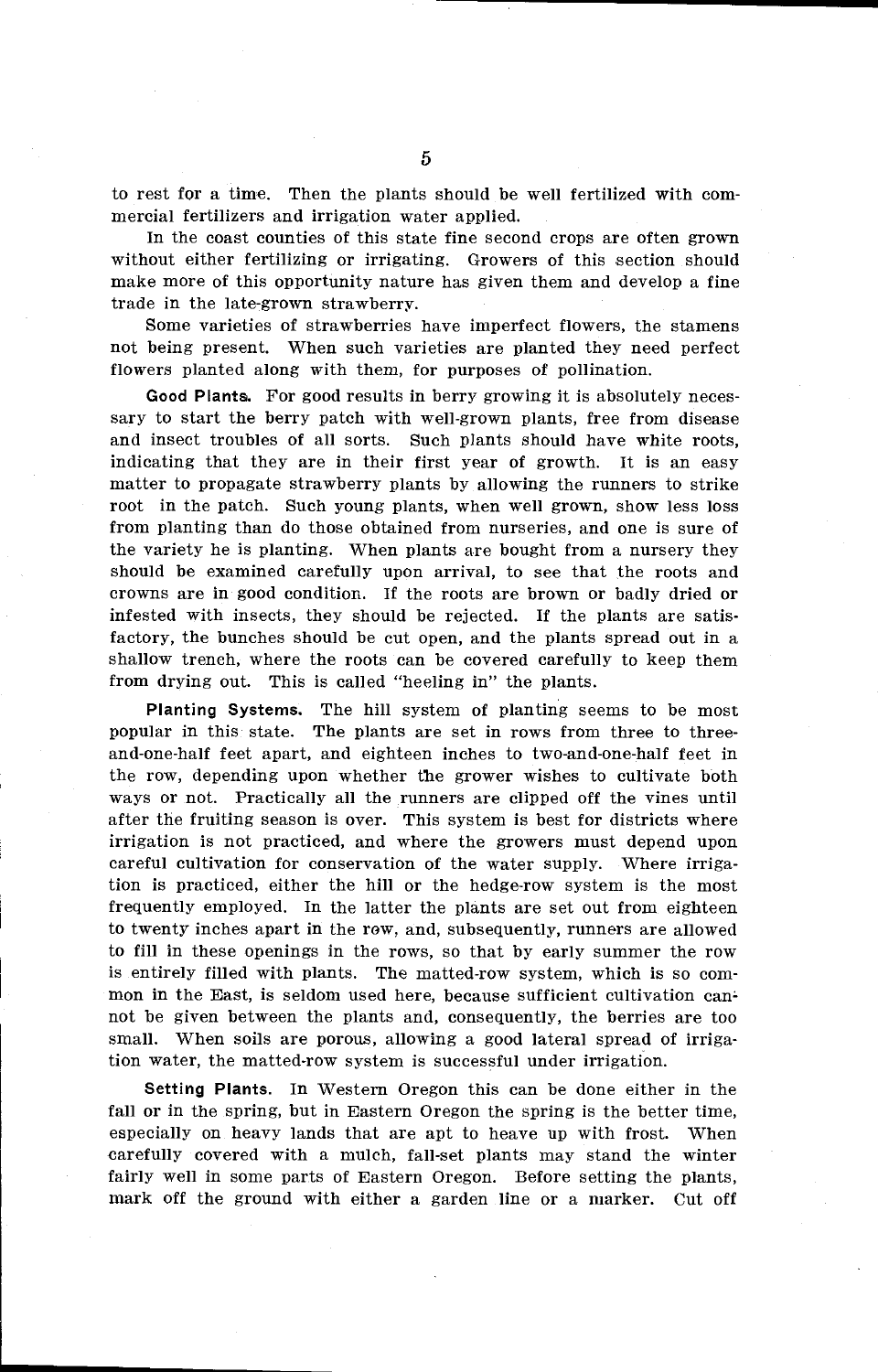about one-third of the lower end of the roots of each plant and remove most of the leaves, taking care not to injure the crown. The plants should be kept in water until ready for dropping ahead of the planter, and should not be dropped too far in advance. When placed in the soil the plants should rest at the same level that they were in the nursery. If planted too deep the crowns will rot in wet weather, and if planted too shallow the roots will dry out. When the setting is done by one man, either the ordinary garden dibber or the trowel will be found to be a convenient tool. More rapid work can be done by two men, one having a spade with which he opens the ground for the plants and the other setting the plants in the opening and packing the ground well around the roots. If the ground is very dry the plants should be watered well after being set.

Cultivation. The strawberry has a shallow spreading root system; therefore, cultivation through the summer should be shallow but frequent. Hoeing and cultivation about the plants should be kept up thoroughly until the time of blossoming, when little should be done to the soil from that time on until the fruit is removed. When runners grow out between the rows they may be cut off easily by attaching a disk wheel to each wing of the cultivator. The cultivator may be followed by such fining tools as the clod masher and the plank drag.

The blossoms should be carefully picked off during the spring after the plants are set. Sometimes with very vigorous plants it may be permissable to allow a small crop to set during the first summer

Irrigation. The rill system of irrigation is by far the most common, although the Skinner system, which irrigates by means of sprays, does very well where enough special attention can be given the water so that the sprinklers may be moved as often as necessary. The Skinner system is used on small tracts of land, for the most part, where water under pressure is available and where frequent but light watering is needed. It is a costly system to install.

When watering the berry patch by the rill or ditch system, the water should be run the whole length of the rill as soon as possible, allowing the water to wet the ground thoroughly, but not so rapidly as to wash away the plant food. Watering should be done as often as the ground becomes dry—more during the fruiting season than at any other time of the year--and usually once or twice after fruiting. Care must be taken that the ground near the flume does not become water-logged. As soon as the ground has sufficiently dried so that a horse can go upon it, it should be lightly cultivated to conserve moisture.

Harvesting. Strawberries should be picked once a day, at least, during the height of the berry season. They should be picked in the morning, in the cool of the day, after the dew has evaporated, but should never be harvested shortly after a rain. Six-box carriers are used by the pickers, so that the berries will not remain out long in the sun. As soon as the carrier is filled, it is taken to the packing shed, or tent. One packer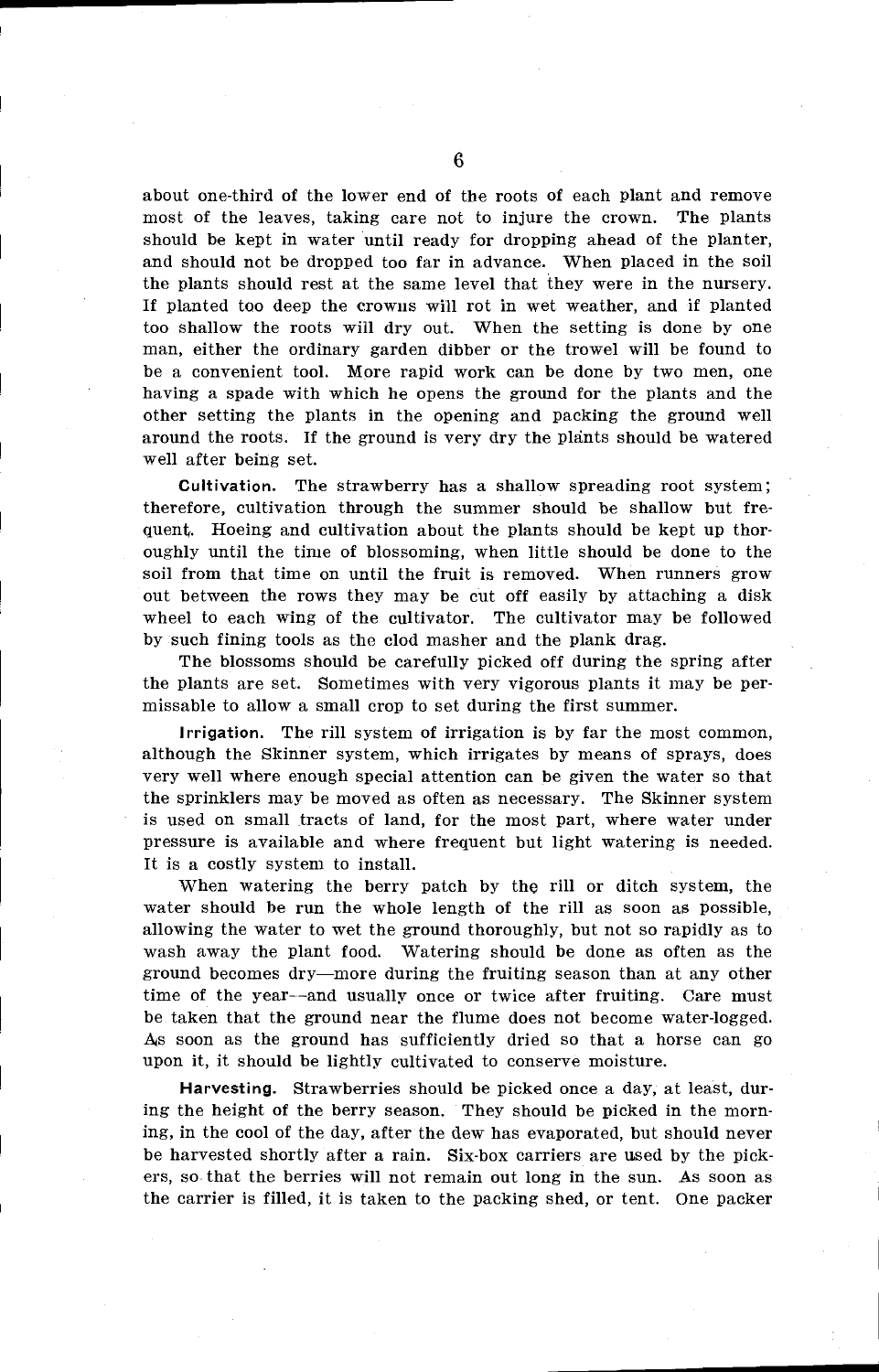ought to handle the berries from three pickers. The pickers should be cautioned to pick very carefully, without crushing, and to leave the stems on the fruit. Each picker should be required to keep his own row, and each should be given a tag which can be punched to show the number of boxes he has picked.

Berry boxes are made of spruce or cypress, and should contain one measured pint. With a good box machine two girls can make from six to eight thousand boxes a day. Crates vary in size, containing from sixteen to thirty-two boxes, although the twenty-four box size is by far the most popular.

Costs. On account of differences in the cost of cultivation, the price of strawberry plants, shipping, and marketing the crop, etc., only an approximation at best can be made in this field. Plowing and preparation of the soil will cost about \$5.00 an acre; plants run from \$3.00 to \$4.00 a thousand, and from eight to fourteen thousand plants will be needed for each acre, according to the distance at which they are planted. Setting will cost about \$5.00 an acre, and cultivation \$10.00. Picking will cost 24c a crate of 24 pint boxes, as a rule, while the crate boxes will cost about 15c each. In addition to the above, the overhead charges should never be forgotten. By overhead is meant such charges as money invested in the place, taxes, insurance, depreciation in tools, wagons, etc.

Marketing. Yields of strawberries vary widely, according to the variety and to the ground upon which they are grown. The Magoon strawberry is our best cropper, while, unfortunately, the Clark's Seedling is one of the lightest. Yields of from 100 to 150 crates may be considered well grown, will go considerably above this. The greatest need of the strawberry industry at the present time seems to be a berry which will combine the qualities of the Clark's Seedling with the heavy bearing of the Magoon.

Berries that are to be shipped some distance should be picked when they are very firm. Only such varieties as Wilson and Clark's Seedling should be shipped long distances. When shipped in small lots, berries are sent by express. When shipped in large lots, they are usually sent out by carloads, in which case they are tiered, braced, and iced, much as apples are. For home use or for local market, the berries stay on the vines until they are well colored, but for market purposes they should be firmer than for home consumption.

Prices. Prices obtained for strawberries vary widely, according to the earliness of variety, earliness of the soil, wetness of the season, supply and demand, distance from a cannery, shipping facilities, etc. Seventy-five cents to \$1.50 a crate is the price paid for the bulk of the crop, though many of the early berries run considerably above that figure. Growers should get in the neighborhood of 880.00 a ton at the canneries when the cannery is run on a cooperative basis. At privately owned canneries, the prices obtained may be less.